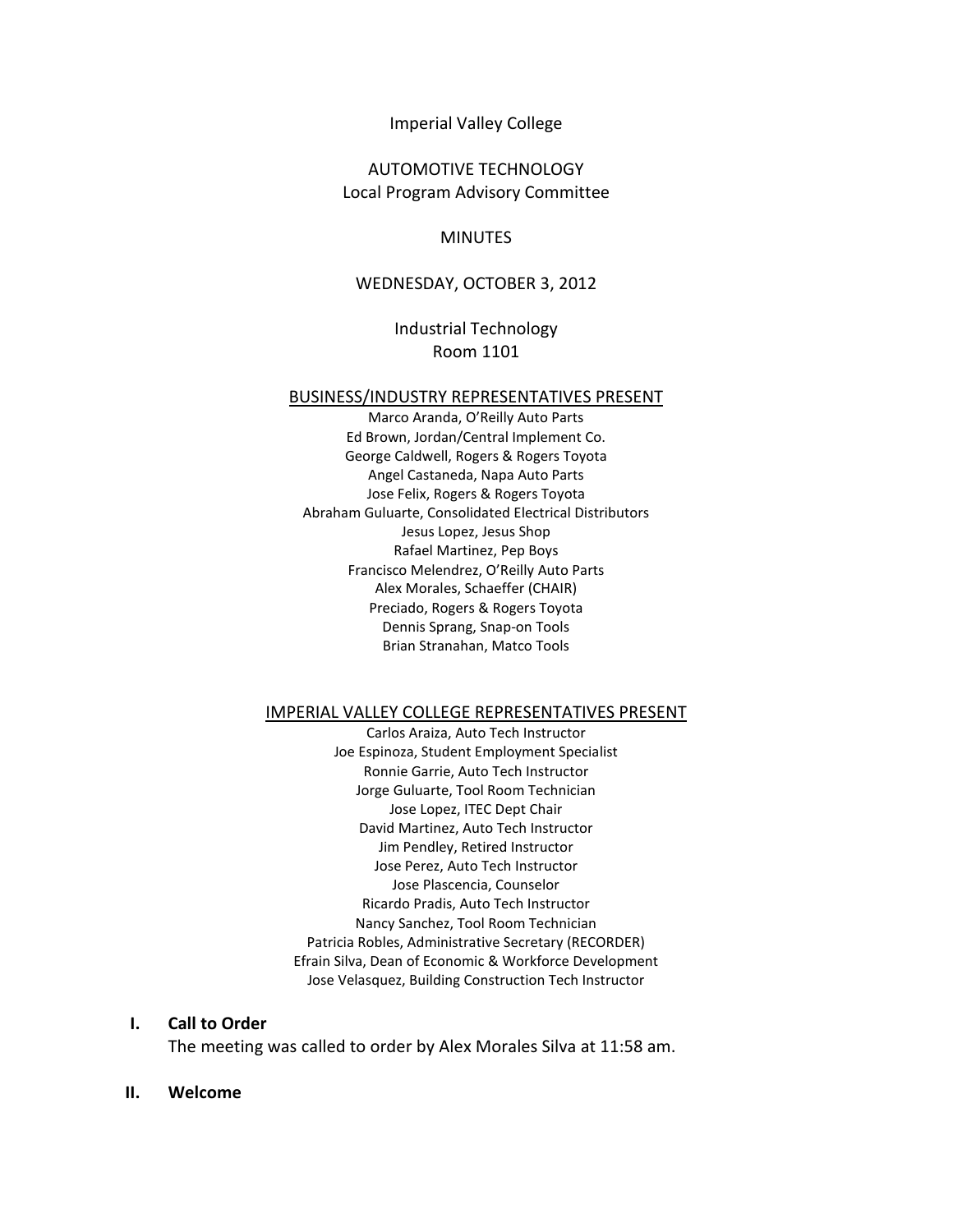Alex Morales welcomed the new members.

### **III. Introductions**

All members present introduced themselves.

## **IV. Approval of April 26, 2012 Minutes**

*M/S/C Marco Aranda/Alex Morales to approve the minutes of April 26, 2012 as presented.*

## **V. Approval of Diesel Program (Carlos Araiza)**

*M/S/C Dennis Brown/Marco Aranda to approve the proposed Diesel Program as modified and with the opportunity for further changes.*

Carlos Araiza gave an update on the new proposed Diesel Program Certificate Program.

**HISTORY:** Carlos Araiza reported that two years ago diesel classes were taught at IVC through a One Stop program. He was then able to begin obtaining industry contacts, such as dealers and farmers.

**BUDGET:** The program allowed for the purchase of some start-up equipment. Alex Morales liked that tools were provided to the students at the completion of the program; however, due to uncertainties with the budget, we are not sure if we would be able to do this. Efrain Silva said that if there were a new opportunity to apply for another Workforce Investment Act (WIA) training program grant in Diesel, that we would apply; however, he stated that WIA funding has been reduced significantly and he does not believe another such opportunity will arise soon.

**CURRICULUM:** Carlos Araiza said that the Diesel Program will include more than just repair; it will include familiarization with the entire system and how it works. Ed Brown would like to add a hydraulic component. Although replacing equipment has become more popular than repairing, students still need to know how to diagnose problems and fix them. Taylor would like to add an alternative fuels component.

Efrain Silva referred everyone to a handout that listed the required courses (22 units) and the course descriptions. General Ed courses are not required, since it will not be offered as a degree program. Jose Lopez said that students should be able to complete the program in as little as three semesters. Students will be required to complete an internship. Marco Aranda thinks the Employment Readiness course is extremely important.

Dennis Sprang said that some of the proposed course titles are a bit misleading.

**STUDENTS:** Carlos Araiza reported that there is a high demand for diesel courses. Ed Brown added that some of these courses will be beneficial to current employees,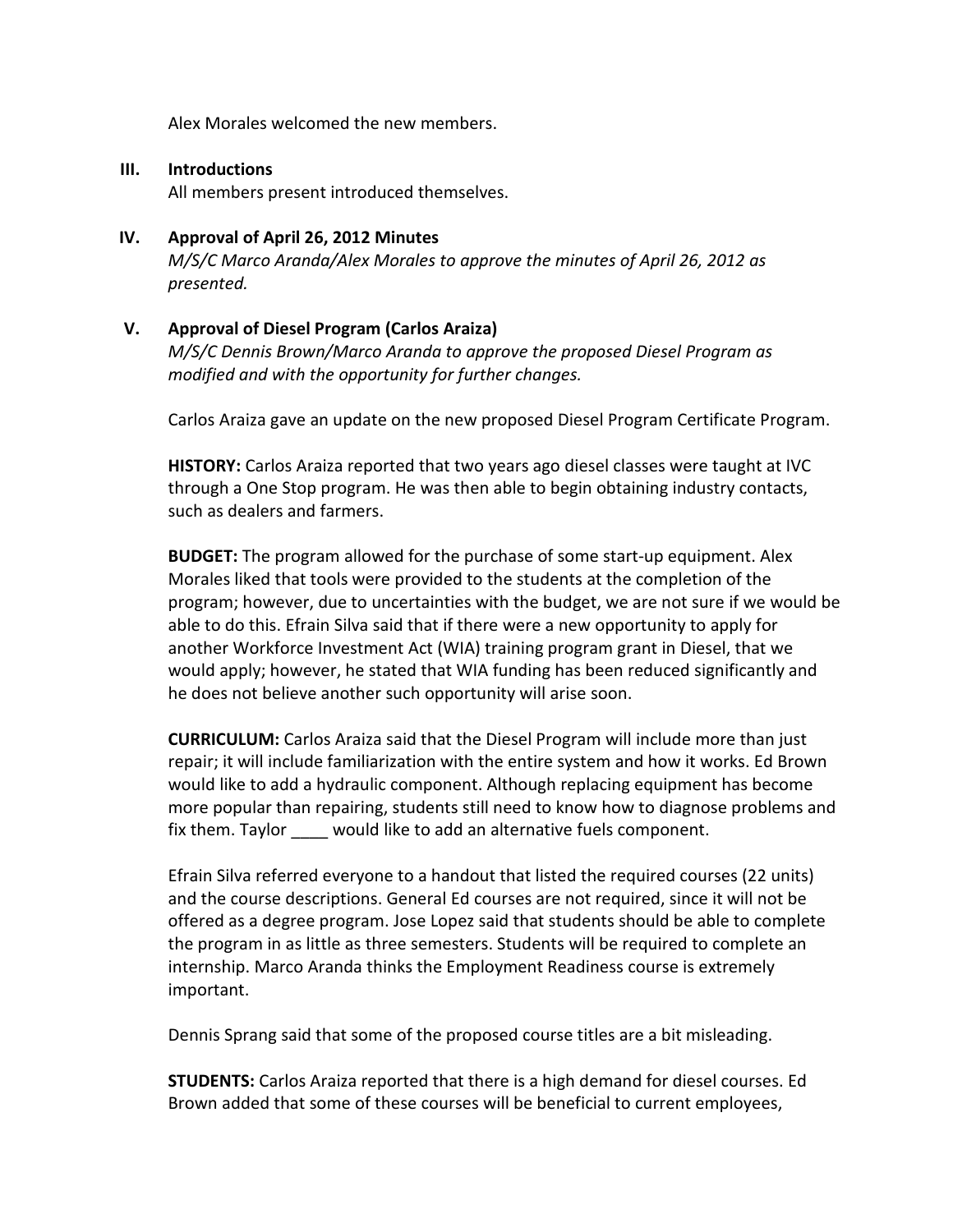companies could pay for their employees course fees. Students will range from beginners to intermediate to advanced. In the end, students should be finishing the program prepared to pass the ASE exam in this area. Dennis Sprang reminded everyone that students would be finishing as entry-level technicians, not as journeyman technicians, but if they work they can get service credit towards a journeyman technician program, so this is a great start for those that would like to continue past this program. It was mentioned that companies want the students to have basic knowledge and they like to train them further themselves.

TIMELINE: Jim Pendley asked for a timeline. Efrain Silva said that this advisory committee would have to approve the final proposed Diesel Technology program. Then it would go to the IVC Curriculum Committee, the IVC Academic Senate, the ICCD Board, the CA State Chancellor's Office, and the Commission of Accreditation. The goal is to begin the program by fall 2013.

### **VI. Automotive Technology Program Update**

 $\text{M/S/C}$  Francisco Melendrez/Marco Aranda to proceed with changing the Automotive Technology certificate program.

Proposed Modifications to Automotive Program (Outline and Timeline) Jose Lopez said that about 10-14 Auto Tech classes are offered per semester. He said that we have a flexible schedule, offering courses in the day, evening, and weekends.

Efrain Silva explained that the current program is too long (39 units). This has caused our completion rate to be very low. There is a proposal to break down the current Auto Tech Program into smaller programs. The revised program would offer several program options, each about 18 units. Jose Plascencia stated that the California State Chancellor's Office has a requirement of the minimum number of units that a certificate program must have; therefore, we are unable to offer a certificate program with less than the requirement.

Dennis Brown thinks the certificate program breakdown is a good idea. However, he would like to keep the degree program as is. He also would like the titles of the programs to mirror the ASE titles.

### **WATEF Certification**

Efrain Silva thanked the Automotive Technology faculty members for their assistance in getting IVC NATEF certified. He also thanked the staff that helped clean up the shop. Ricardo Pradis thanked the administration, faculty, counselors, and advisory committee for their assistance. Certificates were given to two of the NATEF evaluators, Rafael Martinez and Jesus Lopez.